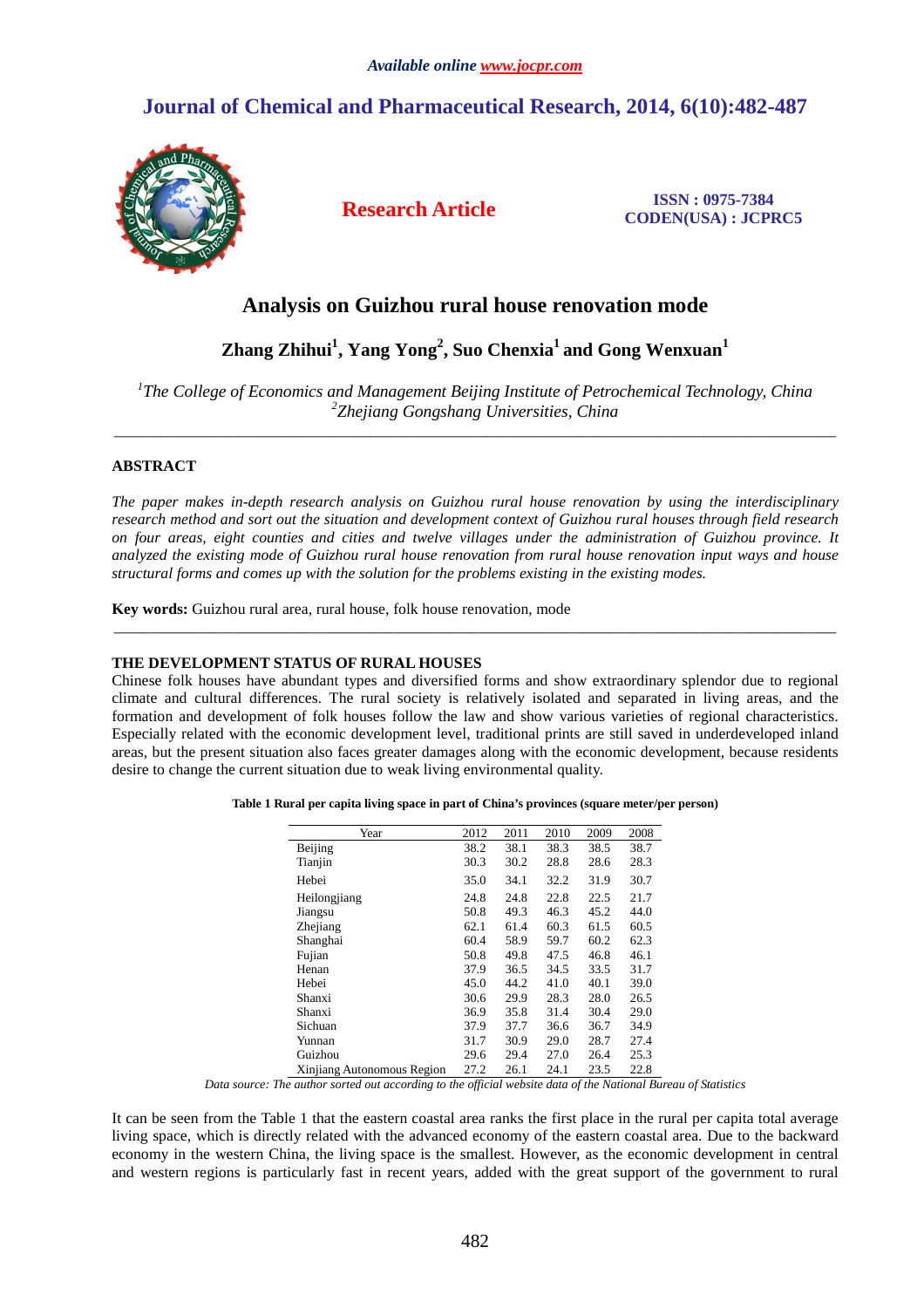housing construction, the per capita living space in the central and western regions grows faster

# **THE CURRENT SITUATION OF GUIZHOU RURAL HOUSE RENOVATION**

#### 1. Guizhou rural house overview

Guizhou folk houses lean against mountains and have irregular and unique mountain architectural forms combined with the environment. Regardless of the rock buildings in the central Guizhou area or houses in Miao ancient towns in the southeast of Guizhou and Zhenyuan and the dangling building communities leaning against the hill and facing the river, the personality and characteristics of these buildings all reflect their high attention to geographical environment and cultural specialty. Therefore, the formation and development of Guizhou folk houses, same as other regional folk houses, are the result of the joint action of environment, history, society, culture and other factors.

*\_\_\_\_\_\_\_\_\_\_\_\_\_\_\_\_\_\_\_\_\_\_\_\_\_\_\_\_\_\_\_\_\_\_\_\_\_\_\_\_\_\_\_\_\_\_\_\_\_\_\_\_\_\_\_\_\_\_\_\_\_\_\_\_\_\_\_\_\_\_\_\_\_\_\_\_\_\_*

| Table 2 Guizhou rural housing condition |
|-----------------------------------------|
|-----------------------------------------|

|                                                                                        | 2005  | 2006  | 2007  | 2008  | 2009  | 2010  | 2011  | 2012  |
|----------------------------------------------------------------------------------------|-------|-------|-------|-------|-------|-------|-------|-------|
| Rural per capita living space (sq.m.)                                                  | 23.5  | 23.8  | 24.5  | 25.3  | 26.4  |       | 29.4  | 29.6  |
| Rural family housing value $(RMB/m2)$                                                  | 144.9 | 157.4 | 170.8 | 191.2 | 214.2 | 238.6 | 519.8 | 531.8 |
| Housing per capita reinforced concrete building structure $(m^2/\text{person})$        | 7.3   | 7.7   | 8.2   | 8.9   | 9.6   | 10    | 10.8  | 10.4  |
| Per capita housing thick and wooden structure $(m^2/\text{person})$                    | 11.4  | 11.7  | 11.8  | 11.6  | 12.2  |       | 14.7  | 16.2  |
| Source: Sorted out from the official website data of the National Bureau of Statistics |       |       |       |       |       |       |       |       |

It can be seen from Table 2 that the rural per capita living space in Guizhou was 29.6 square meters in 2012, 20.2 percentage points lower than the national rural average living space of 37.1 square meters, which indicated that Guizhou rural houses were still in a relatively backward position. Seen from the structure, the main structure of Guizhou folk houses is reinforced concrete structure and brick and wooden structure, of which, the brick and wooden structure has 3.598 million households, accounting for 52% of the total number of households, the reinforced concrete structure has 2.9756 million households, taking up 43% of the total number, and the rest 5% is other structures. For housing values, the constant rising price of commodities in recent years led to the continuously increasing housing cost, so the value of rural family housing is also rising continuously.

#### 2. Characteristics of Guizhou folk houses

Guizhou is a multi-ethnic province. As various nationalities have different living habits and cultures, the folk houses of different nationalities are also of great difference. As Guizhou folk houses all belong to the self-built houses, they are also much influenced by natural resource conditions and environmental conditions. These factors make Guizhou folk houses different in the main materials of houses, building structure, plane layout and other aspects. According to these standards and the difference of geographical locations, Guizhou folk houses can be divided into three categories respectively in the south, central and north of Guizhou.

#### 2.1 Folk houses in the south of Guizhou

The Miao nationality is mainly living in the south of Guizhou and the folk houses are mainly stilted buildings. Stilted buildings are the featured folk houses of Miao nationality and the crystal of Miao people's wisdom. These buildings are built against the mountain, with the latter half against rocks and the front half supported with wooden pillars. The houses are built with the wooden materials abundant in the local. The wooden pillars, wooden walls and wooden floors are all built on the rock ridges of several meters high. The house frame is 6-7 meters high, belonging to hipped-gable roof tenon-through balk pile dwelling buildings, with grey tile or Chinese fir caping. The building is divided into three layers. As the second and third floors and the front eaves stretch out of the outer ridge of the house foundation and form the dangling stilt, it is called the stilted building.

#### 2.2 Folk houses in the central Guizhou

The Bouyei nationality and Han nationality mainly live in the central Guizhou, and the main traditional folk houses in the area are slabstone houses. As the area has relatively higher altitude, there are no tall trees. The rocks in the place are better layered, so they are the best raw material for local residents to building houses. The thickness of slabstones can be different, generally 2-10 centimeters, and the wall is generally about 40 centimeters. The houses are piled with raw stones; the slabstone houses have natural and unadorned appearance with rich variations. The roof and floor are all paved with slabstones. Most slabstone houses use the neatly cut squamous slabstones as the roof, and each piece of stone is about 2 centimeters thick. They are overlapped high and low and well-proportioned and look like fish scales from a distance. Some are natural slab materials with different shapes, and these stones with different shapes are paved like tiles, not overlapped thick. The stone pieces form natural arcs on the roof, good for water draining, no need to set apart the drainage ditch like the tile roof.

#### 2.3 Folk houses in the north of Guizhou

The north of Guizhou has varied and complex geographical features. The local minority culture and the entry of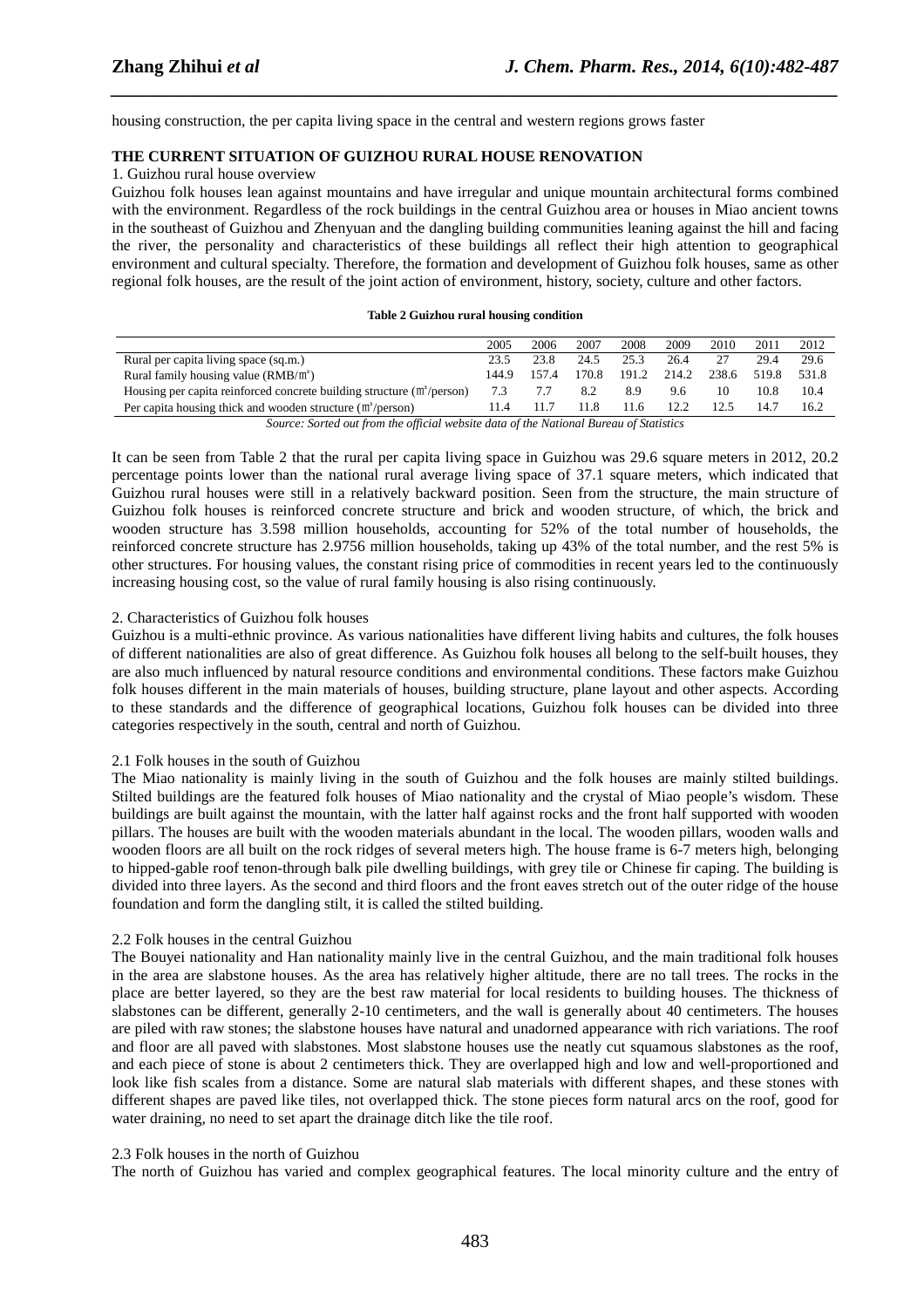immigrant culture make the north area of Guizhou have very unique culture. These features are reflected in the folk houses and the folk houses in the north of Guizhou become the important carrier and constituent part of the regional culture. Influenced by the Ba-Shu culture, the folk houses in the north of Guizhou are mixed with the elements of Ba-Shu buildings. With the influx of foreign merchants, the folk houses in the north of Guizhou also show the sign of Hui style architecture.

*\_\_\_\_\_\_\_\_\_\_\_\_\_\_\_\_\_\_\_\_\_\_\_\_\_\_\_\_\_\_\_\_\_\_\_\_\_\_\_\_\_\_\_\_\_\_\_\_\_\_\_\_\_\_\_\_\_\_\_\_\_\_\_\_\_\_\_\_\_\_\_\_\_\_\_\_\_\_*

# **ANALYSIS ON GUIZHOU RURAL HOUSE RENOVATION MODE**

#### 1. Investigation situation introduction

In the investigation, the questionnaires are handed out to 550 peasant households in Guizhou and all questionnaires are taken back. There are 531 valid questionnaires. The questionnaire recovery rate is 100% and the effective rate is 96.5%. The statistical data is shown in the Table 3.

|          | Surveyed<br>households | Number of<br>housing<br>renovation in 10<br>vears | Renovation rate<br>$\left( \frac{9}{0} \right)$ | Living space<br>(sq.m.) | Average<br>investment<br>(10,000) | Average<br>government<br>subsidies<br>(10,000) |
|----------|------------------------|---------------------------------------------------|-------------------------------------------------|-------------------------|-----------------------------------|------------------------------------------------|
| Renhuai  | 176                    | 165                                               | 93.8                                            | 163.14                  | 11.28                             | 0.491                                          |
| Zunyi    | 56                     | 50                                                | 89.3                                            | 184.82                  | 10.58                             | 0.419                                          |
| Suiyang  | 55                     | 51                                                | 92.7                                            | 148                     | 9.61                              | 0.367                                          |
| Qingzhen | 48                     | 40                                                | 83.3                                            | 153.6                   | 8.47                              | 0.308                                          |
| Qianxi   | 49                     | 41                                                | 83.7                                            | 186.6                   | 9.87                              | 0.686                                          |
| Jinsha   | 58                     | 51                                                | 87.9                                            | 212.36                  | 13.57                             | 0.389                                          |
| Kaili    | 44                     | 36                                                | 81.8                                            | 152.75                  | 9.36                              | 1.015                                          |
| Leishan  | 45                     | 34                                                | 75.6                                            | 196.86                  | 8.33                              | 3.835                                          |

#### **Table 3 Guizhou rural housing statistical table**

*Data source: Sorted and compiled according to the research data* 

It can be seen from Table 3 that 88.1% families in the surveyed area had made housing renovation in the past 10 years, of which, the highest rate is 93.8% and the lowest rate is 75.6%. Seen from the housing renovation area, Jinsha County has the average living space of 212.36 square meters, the highest in all counties. Suiyang County is the lowest, only 148 square meters. In terms of the housing renovation funding source, it is mainly composed of self-owned funds and government subsidies, of which, the self-owned funding takes up the most part and the government subsidies are mainly for dilapidated building transformation, style and feature transformation and the like. Additionally, villagers also put into a lot of manpower. According to the regional conditions, villager manpower inputs are also different.

## 2. Funding model

The problems of the renovation cost source and renovation methods are also involved in the investigation as an important item in the investigation. The current investigation statistical situation is shown in Figure 1.



*Data source: Investigation data sorting* 

Seen from Figure 1, in Guizhou folk house renovation, the renovation expense sources have three ways, namely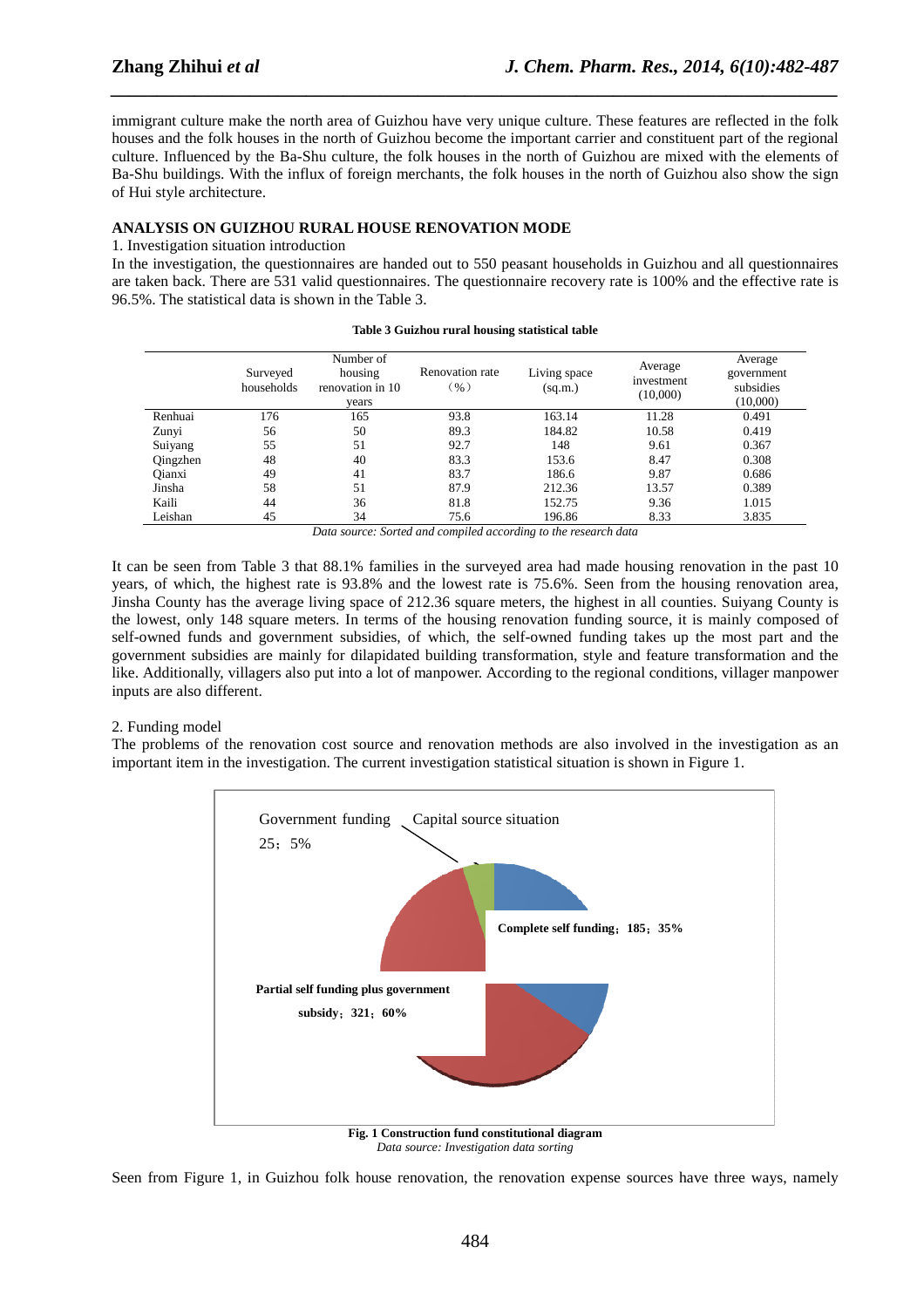complete self funding, partial self funding and government subsidy and complete government subsidy. So the current renovation modes of Guizhou rural houses can be divided into complete self investment mode, government subsidy mode and government investment mode according to the construction fund source standards.

*\_\_\_\_\_\_\_\_\_\_\_\_\_\_\_\_\_\_\_\_\_\_\_\_\_\_\_\_\_\_\_\_\_\_\_\_\_\_\_\_\_\_\_\_\_\_\_\_\_\_\_\_\_\_\_\_\_\_\_\_\_\_\_\_\_\_\_\_\_\_\_\_\_\_\_\_\_\_*

# 2.1 Self-investment mode

The self-investment mode refers to villagers taking their own money as the renovation cost, of which, their own capitals include self-owned funds and external loan. Seen from Figure 1, 185 households' housing construction funds are completely from their own investment in the investigation, accounting for 35% of the total amount.

# 2.2 Government subsidy mode

The government subsidy mode refers to the government investing part of funds for subsidy in the folk house renovation. According to the different projects and amounts of government subsidies, the existing modes in Guizhou include dilapidated building renovation mode, style and feature renovation mode and tourism development mode currently. In the housing renovation cause survey, 326 households expressed the government subsidy is the factor to conduct housing renovation, taking up 61.4% of the total survey number. Government subsidy has become an important factor influencing rural housing renovation.

## 2.3 Government funding mode

The government funding mode refers to the housing renovation funds being completely contributed by the government in the housing renovation. At present, about 5% houses in Guizhou are completely built by the government, mainly implemented for rural households enjoying the five guarantees, rural absolute poor households and rural orphans. According to the national provisions of the "Rural Five-Guarantee Household Support Work Regulations", the government should provide housing for rural five-guarantee households for free to ensure they can meet the basic housing requirement. At present, Guizhou government provides the housing of 30 square meters/per person for rural five-guarantee households, almost the same as the per capita housing in Guizhou. For the absolute poor households with annual per capita income less than RMB 800, Guizhou also provides free housing. Additionally, for orphans not full to 18 years old, in addition to the normal government subsidy, the government also offers free housing. For orphans full to 18 years old, the government should give corresponding subsidy to their self-built houses according to the practical situation.

# 1. The shortage of existing modes

## 1.1 Undefined government subsidy standard

Regarding the housing renovation subsidy, though many policy subsidy standards are issued, most households reflected that they have no idea of the subsidy standard in the investigation. Meanwhile, many local subsidy standards have loopholes. For example, the rural area stipulated in Renhuai city's Management Methods about Rural Dilapidated Buildings is just a sum total, without specific calculation standard, which leads to many loopholes appearing in the process of the rule implementation.

## 1.2 Non-transparent management system

In the interview, many villagers pointed out that the management in the housing renovation subsidy is not transparent. Many villagers reflected that the village leaders' misuse of authority and corruption problem is serious. Many villagers said they originally met the subsidy condition, but they did not get subsidy due to bad relationship with village leaders. Additionally, the problem that village leaders embezzle housing renovation subsidy funds is serious, and some even embezzled national subsidy funds.

## 1.3 Building design has flaws

In the areas where minorities including Miao and Bouyei nationalities live in the south and west of Guizhou, some houses of Miao nationality are connected with the livestock feeding places like the pigsty and cow enclosure, some even connected with the residence. Besides, the ventilation of such design is weak and has harmful influence on both people and livestock, leading to the increase of the morbidity of livestock.

## 1.4 Lack of technical guidance

Leaders at different levels pay much attention to the rural housing problem and formulated the whole set of construction drawing. But as the rural housing renovation is mostly completed by local rural labors and the rural labors' educational level is low, not all builders can understand the construction drawing. There's not a single architecture talent among these builders and they received fewer training opportunities. Added with the simple construction equipment, problems exist in the construction. The design market is very chaotic and designers are also of varying quality. Those qualified planners and builders rarely enter into the rural area for work.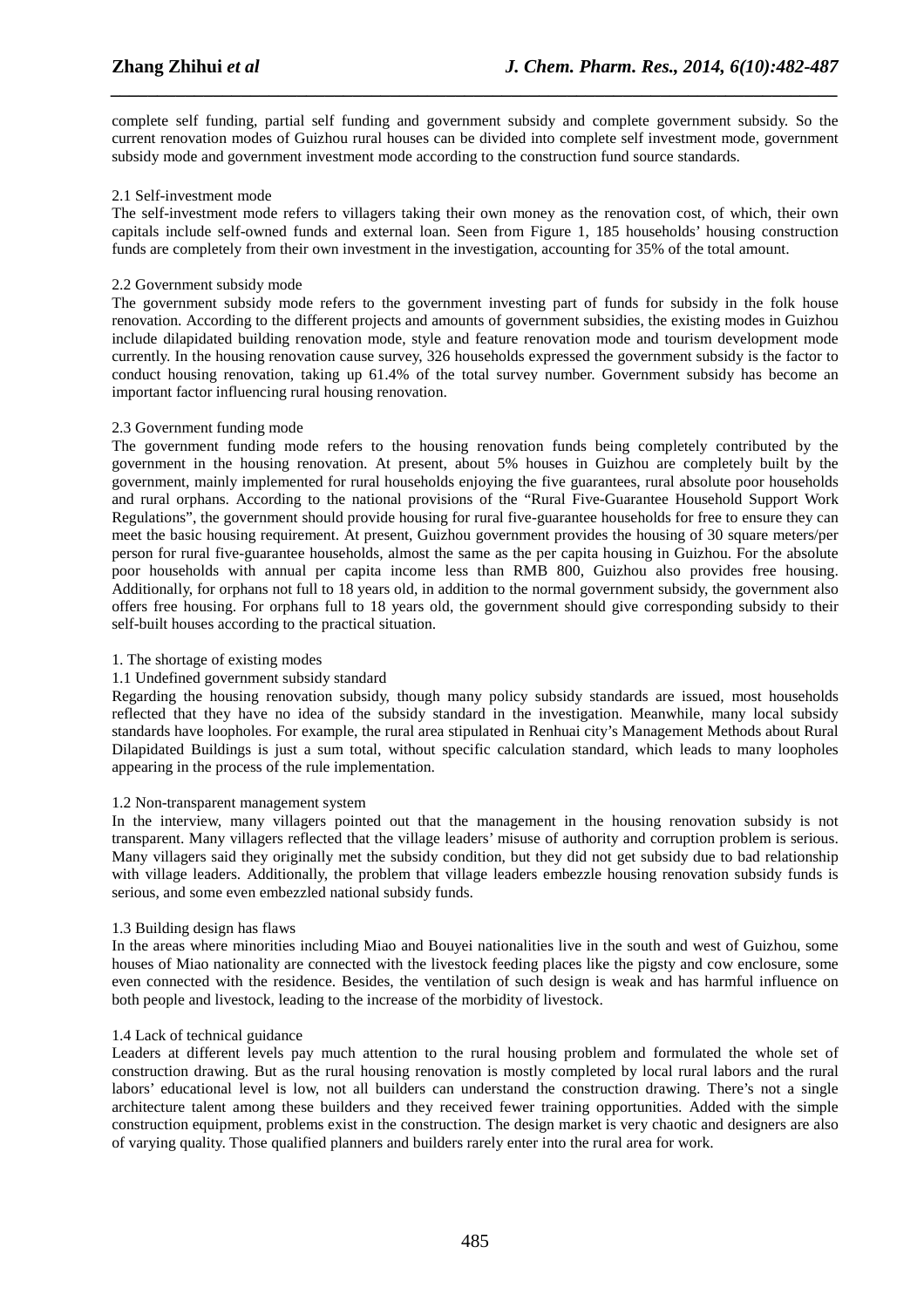#### 2 Solutions

#### 2.1 Set up a unified subsidy standard

For the housing renovation subsidy, the subsidy standards are different according to the practical situation in different places, but for the same area, the complete and unified subsidy standard can be established and the details like the subsidy object, subsidy grading standards and subsidy amount should be clarified in the standards, and should be implemented strictly according to standards.

*\_\_\_\_\_\_\_\_\_\_\_\_\_\_\_\_\_\_\_\_\_\_\_\_\_\_\_\_\_\_\_\_\_\_\_\_\_\_\_\_\_\_\_\_\_\_\_\_\_\_\_\_\_\_\_\_\_\_\_\_\_\_\_\_\_\_\_\_\_\_\_\_\_\_\_\_\_\_*

#### 2.2 Build a transparent regulatory system

To play a role, the supervision of the system is the most important. Only effective supervision can guarantee the effective implementation of the system, so the transparent regulatory system must be established. Leaders' rights should be closed in the cage of the system and people should participate in the supervision, so as to expose the corruption practices completely under the sun. Only by this way can the real fairness, openness and justness be achieved and the corruption phenomenon really curbed.

## 2.3 Strengthen construction worker training

Provide regular training for rural construction workers and establish rural building worker license examination system to make rural housing renovation constructors have the basic construction drawing understanding and design ability. Standardize the design market and adopt the design drawing of the normal design institutes for the centralized building of folk houses.

#### **CONCLUSION**

Guizhou is a big agricultural province in urgent need of improving rural residents' housing conditions and living quality. Creating a beautiful and comfortable living environment for the rural area can help improve the rural sustainable development ability and achieve the urban and rural harmonious development as soon as possible, so as to promote the rural construction and various rural construction works. The analysis on Guizhou rural house renovation mode is of important significance to the harmonious coexistence and sustainable development of human and environment

#### **Acknowledgements**

This paper was funded by these projects: Beijing philosophy and social science Planning project (10BeJG338);

# **REFERENCES**

[1] Luo Deqi, Guizhou Folk House 【M】 Guizhou: *China Architecture & Building Press* **2008**-11-1:23

[2] Editor-in-chief Lu Yuanding, *Guangzhou South China University of Technology Press* **2003**.11:4-8

[3] Created by Tsinghua University Building Energy Efficiency Research Center, Chinese Building Energy Efficiency Annual Development Research Report **2009**【M】Beijing: China Architecture & Building Press 2009.3:56 [4] Wang Bocheng, Analysis on the Problem and Countermeasure of Dilapidated Building Transformation of Rural Traditional Houses【D】: [Guizhou Minzu University Master's Thesis] Guizhou: Guizhou Minzu University 2009

[5] The Speech of Housing and Urban-Rural Development Vice Minister Qiu Baoxing in **2009** Rural Dilapidated Building Renovation Pilot Work Conference [J]. *China Exploration & Design* **2009**,(7)

[6] Liu Lifeng, Chinese Rural Housing Construction: Development History and Prospect Forecast [J] *Urban Development Research* **2010**,(2).

[7] Tan Liangbin, Western Rural Earth Dwelling Regenerative Design 【D】Xi'an: Xi'an University of Architecture and Technology, **2007**.12:10

[8] China Architecture Design & Research Group, Village and Town Well-off Residence Demonstration Community Residence and Planning Design 【M】 Beijing: China Architecture & Building Press **2000**.03:12-13

[9] Wu Liangyong, Introduction to Human Settlement Environmental Science [M]. Beijing: China Architecture & Building Press **2001**

[10] Yu Zhichun, Shaanxi Guanzhong New Rural Residential Pattern Research 【D】: [Doctorate Thesis] Xi'an: Xi'an University of Architecture and Technology **2009**.10

[11]Ian L,Mcharg. Man design with Nature. 25th anniversary ed. New York :J .Wiley,**1994**

[12] Gong Di, Hunan Provincial New Rural Residence Research【D】: [Master's Thesis] Hunan: Hunan Normal University **2009**.5

[13] Written by Luo Zhongzhao, Wang Xuejun and Zhou Yan, New Rural Housing Design and Construction【M】 Beijing: China Forestry Publishing **2007**

[14] Li Qiuxiang, Chinese Rural Residence 【M】Tianjin: Baihua Literature and Art Publishing House **2002**

[15] Liu Su, Millennium Home – Western Hunan Folk House【M】Beijing: China Architecture & Building Press